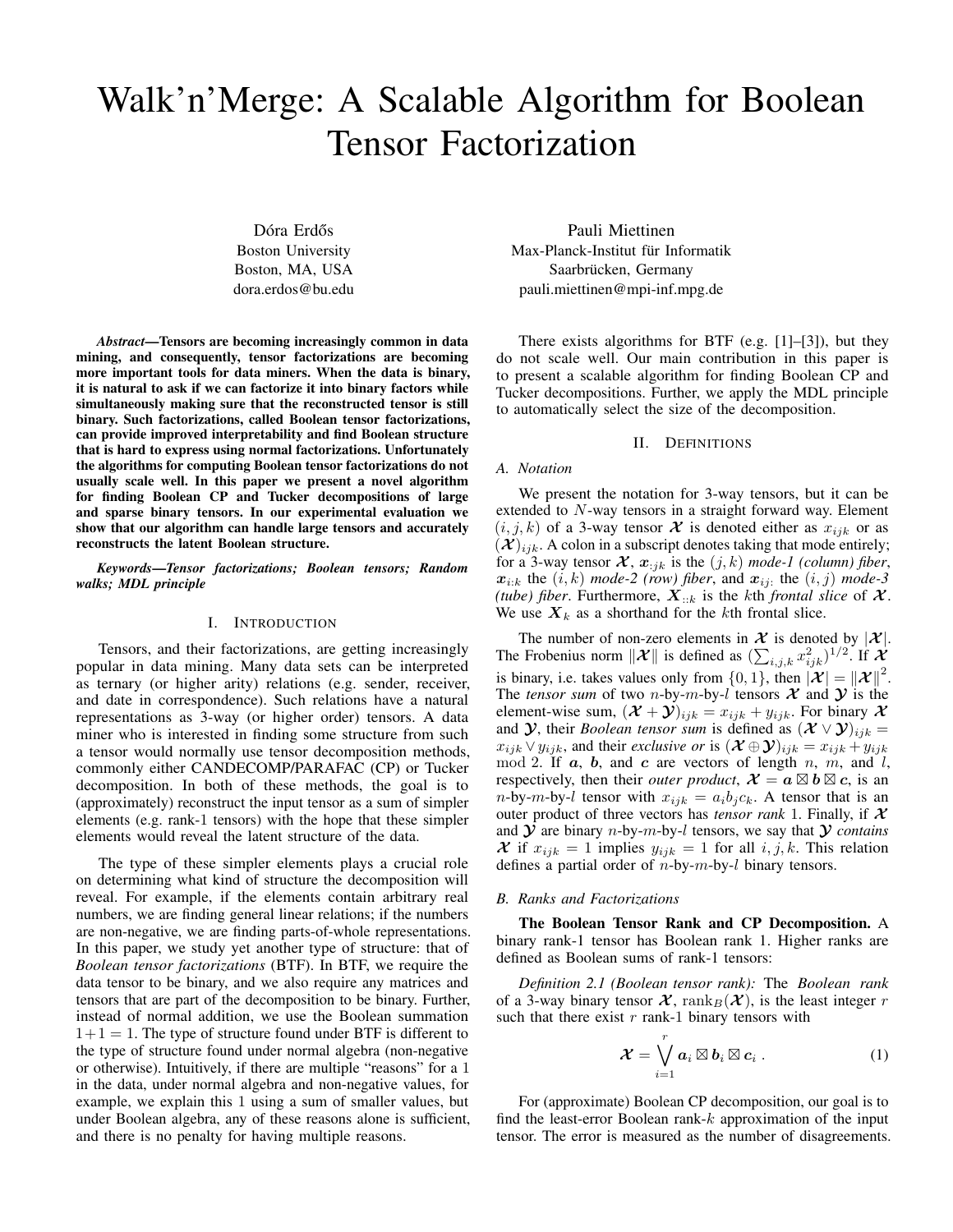*Problem 2.1 (Boolean CP decomposition):* Given a binary tensor  $\mathcal{X}$  (*n*-by-*m*-by-*l*) and an integer *r*, find binary matrices  $A$  (n-by-r),  $B$  (m-by-r), and  $C$  (l-by-r) that minimize

$$
\left|\mathcal{X}\oplus\left(\bigvee_{i=1}^r a_i\boxtimes b_i\boxtimes c_i\right)\right|.
$$
 (2)

Finding the Boolean rank or a minimum-error rank- $r$ Boolean CP decomposition of a tensor is NP-hard [2].

Boolean Tucker decompositions. The Boolean Tucker decomposition of a 3-way Boolean tensor contains a binary *core tensor* and three binary factor matrices.

*Problem 2.2 (Boolean Tucker decomposition):* Given an *n*-by-*m*-by-*l* binary tensor  $\mathcal{X} = (x_{ijk})$  and three integers p, q, and r, find the minimum-error (p, q, r) *Boolean Tucker decomposition* of  $X$ , that is, tuple  $(G, A, B, C)$ , where  $\mathcal G$  is a p-by-q-by-r binary *core tensor* and  $A$  (n-by-p),  $B$  $(m-by-q)$ , and  $C$  (*l*-by-*r*) are binary *factor matrices*, such that  $({\mathcal G}, A, B, C)$  minimizes

$$
\sum_{i,j,k} \left( x_{ijk} \oplus \left( \bigvee_{\alpha=1}^p \bigvee_{\beta=1}^q \bigvee_{\gamma=1}^r g_{\alpha\beta\gamma} a_{i\alpha} b_{j\beta} c_{k\gamma} \right) \right) . \tag{3}
$$

## *C. Blocks, Convex Hulls, and Factorizations*

Let X be a binary n-by-m-by-l tensor and let  $X \subseteq [n]$ ,  $Y \subseteq [m]$ , and  $Z \subseteq [l]$ , where  $[x] = \{1, 2, \ldots, x\}$ . A *block* of  $X$  is a  $|X|$ -by- $|Y|$ -by- $|Z|$  sub-tensor  $\mathcal B$  that is formed by taking the rows, columns, and tubes of  $X$  defined by  $X$ ,  $Y$ , and  $Z$ , respectively. Block  $\beta$  is *monochromatic* if all of its values are 1. We can embed  $\mathcal{B}$  to *n*-by-*m*-by-*l* tensor by filling the missing values with 0s. Monochromatic  $\mathcal{B}$  is (embedded or not) a rank-1 tensor. Almost-monochromatic B is *dense*.

Let the sets  $I, J$ , and  $K$  be such that they contain the indices of all the non-zero slices of  $\mathcal{X}$ . That is,  $I = \{i :$  $x_{ijk} = 1$  for some j, k},  $J = \{j : x_{ijk} = 1 \text{ for some } i, k\},\$ and  $K = \{k : x_{ijk} = 1 \text{ for some } i, j\}$ . The *convex hull* of  $\mathcal{X}$ is a binary *n*-by-*m*-by-*l* tensor  $\mathcal Y$  that has 1 in every position defined by the Cartesian product of I, J, and  $K$ ,  $I \times J \times K =$  $\{(i, j, k) : i \in I, j \in J, k \in K\}$ . The following lemma will explain the connection between monochromatic blocks (rank-1 tensors) and convex hulls.

*Lemma 2.1:* Let  $X$  be a binary *n*-by-*m*-by-*l* tensor. Then the convex hull of  $X$  is the smallest n-by-m-by-l rank-1 binary tensor that contains  $\mathcal{X}$ .

For the proof, see [4]. As a corollary to Lemma 2.1 we get that  $X$  is rank-1 if and only if it is its own convex hull.

## III. THE WALK'N'MERGE ALGORITHM

In this section we present the main part of our algorithm, WALK'N'MERGE, that aims to find the dense blocks from which we build the factorizations. WALK'N'MERGE contains two phases: RANDOMWALK aims at finding and removing the most prominent blocks quickly from the tensor. BLOCK-MERGE uses these blocks together with smaller, easier-to-find monochromatic blocks and tries to merge them into bigger blocks.

## Algorithm 1 Random walk algorithm to find blocks.

```
Input: \mathcal{X}, d, walk_length, num_walks, freq
Output: \mathcal{B}_1, \mathcal{B}_2 \ldots \mathcal{B}_k1: create graph G(V, E) from X2: while V is not empty do
 3: v \leftarrow random node from V
 4: visitedNodes \leftarrow (v, count_v = 1)5: for num_walks number of times do
 6: v_{vis} \leftarrow \text{random node from visitedNodes}7: for walk_length number of times do
  8: v' \leftarrow \text{random neighbor of } v_{vis}9: visitedNodes \leftarrow (v', count_{v'} + +)10: \mathcal{B} \leftarrow \text{empty block}11: for v \in \forall visitedNodes do
12: if count_v > \text{freq} then
13: \mathcal{B} \leftarrow v14: V \setminus \text{convex\_hull}(\mathcal{B})15: block \mathcal{B} is the convex hull of nodes in \mathcal{B}16: if density of \mathcal{B} > d then
17: add \mathcal{B} to blocks
18: return blocks
```
*1) Random walk algorithm:* In this phase we represent the tensor  $\mathcal X$  with a graph  $G(V, E)$ . For every  $x_{ijk} = 1$  we have a node  $v_{ijk} \in V$ . Two nodes  $v_{ijk}$  and  $v_{pqr}$  are connected by an edge  $(v_{ijk}, v_{pqr})$  if  $(i, j, k)$  and  $(p, q, r)$  differ in exactly one coordinate. Observe, that a node  $v_{ijk}$  is connected to all nodes in V that are in the same fiber as  $v_{ijk}$  in any mode of  $X$ . Moreover, a monochromatic block in  $X$  corresponds to a subgraph of  $G$  with radius at most 3. In case of noisy data, blocks are not perfectly monochromatic and some of the nodes in V might be missing. Still, if the blocks are fairly dense, the radius of the corresponding subgraph is not too big. More precisely, if  $v_{ijk}$  is a node that participates in a block of density d, the probability of a random neighbor of  $v_{ijk}$  also participating in that block is  $\frac{d}{d+d'}$ , where d' is the density of the full tensor. Thus, a random neighbor of a node inside a dense block  $\mathcal B$  is with high probability also in  $\mathcal B$ .

RANDOMWALK (Algorithm 1) takes as an input the data tensor  $\mathcal{X}$ , parameters controlling the length and number of the random walks, and the minimum density of the resulting blocks. After creating the graph  $G(V, E)$  it finds a block  $\mathcal{B}$  in every iteration of the algorithm by means of executing random walks. Nodes that have been assigned to  $\mathcal{B}$  are removed from V, resulting in a smaller graph  $\tilde{G}'(V - V_{\mathcal{B}}, E')$  on which the subsequent random walks are executed.

The block  $\beta$  is found by executing a number of random walks on G. The first walk is initiated from a random node in  $V$ , but the subsequent walks start from a random already-visited node. This ensures that once we hit a block B with a walk, the consecutive walks start with higher and higher probability from within that block. The length and number of the walks is given as an input to the algorithm. After executing the set of walks, we create block  $\beta$  as the convex hull of the nodes that have been visited more than the average number of times in this set. Finally, we accept  $\mathcal B$  only if it has density above a userspecified threshold d. Before proceeding with the next iteration of RANDOMWALK we remove all nodes corresponding to  $\mathcal{B}$ , regardless of whether  $\boldsymbol{\mathcal{B}}$  was accepted.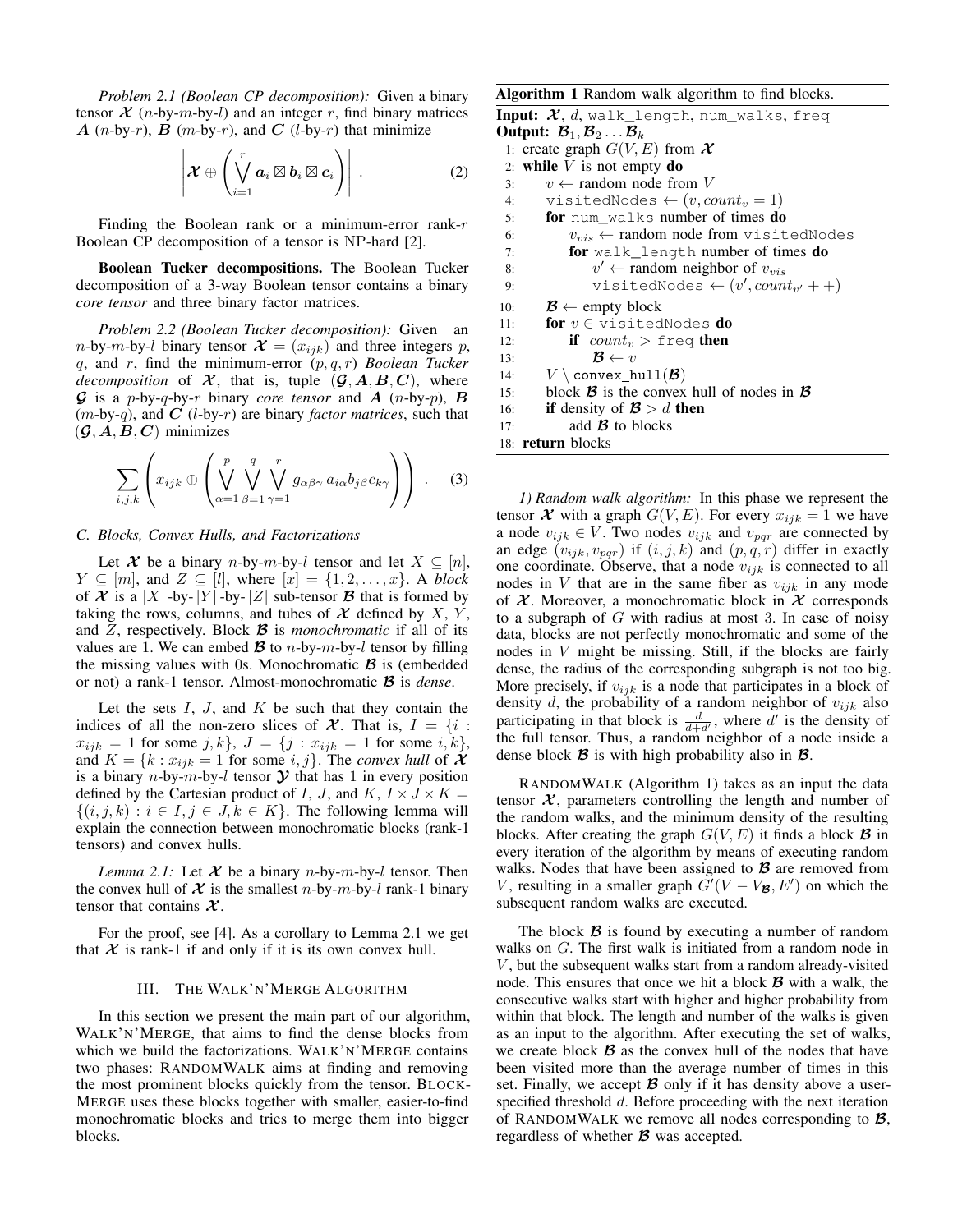Running time of RANDOMWALK. The crux of this algorithm is that the running time of every iteration of the algorithm is fixed and depends only on the number and length of the walks. How often we have to re-start the walks depends on how quickly we remove the nodes from the graph, but the worst-case running time is bound by  $O(|V|) = O(|\mathcal{X}|)$ . However, if  $X$  contains several dense blocks, then the running time is significantly less, since all nodes corresponding to cells in the block are removed at the same time. RANDOMWALK is easily paralellizable (see [4] for details).

*2)* BLOCKMERGE *Algorithm:* The RANDOMWALK algorithm is a fast method, but it is only able to reliably find the most prominent blocks. If a block is too small, the random walks might visit it as a part of a bigger sparse (and hence rejected) block. It can also happen that while most part of a block is found by RANDOMWALK, some of its slices are not discovered. Therefore the second part of our algorithm, BLOCKMERGE, executes two tasks. First it finds smaller monochromatic blocks that for some reason are undiscovered, and adds these to the set of blocks as well. Then the algorithm has a merging phase, where it tries to merge the blocks found so far.

The input for BLOCKMERGE is the same data tensor  $\mathcal{X}$ given to the RANDOMWALK algorithm, the blocks already found, and the minimum density  $d$ . As its first step, the algorithm will find all *non-trivial* monochromatic blocks of X that are not yet included in any of the blocks found earlier. A monochromatic block is non-trivial if its volume and dimensions are above some user-defined thresholds (e.g. all modes have at least 2 dimensions). We find these non-trivial blocks in a greedy fashion. We start with *singletons*: elements  $x_{ijk} = 1$ that do not belong into any block, and do an exhaustive search of its neighbors (singletons sharing at least one coordinate with it) to find all monochromatic non-trivial blocks containing  $x_{ijk}$ . Any singleton not contained in a non-trivial block after this search is regarded as noise and discarded.

The second part of BLOCKMERGE is to try and merge any blocks found so far so that we get larger dense blocks. Each block  $\mathcal{B}$  is defined by three sets of indices,  $I, J$ , and  $K$ , giving the row, column, and tube indices of this block. When we merge two blocks, **B** and **C**, with indices given by  $(I_{\mathcal{B}}, J_{\mathcal{B}}, K_{\mathcal{B}})$ and  $(I_{\mathcal{C}}, J_{\mathcal{C}}, K_{\mathcal{C}})$ , respectively, the resulting block  $\mathcal{B} \boxplus \mathcal{C}$  has its indices given by  $(I_{\mathcal{B}} \cup I_{\mathcal{C}}, J_{\mathcal{B}} \cup J_{\mathcal{C}}, K_{\mathcal{B}} \cup K_{\mathcal{C}})$ . (This is equivalent on taking the convex hull of  $\mathcal{B} \vee \mathcal{C}$ , ensuring again that the block is rank-1.) The way we merge two blocks means that the resulting block can, and typically will, include elements that were not in either of the merged blocks. Therefore, we will only merge two blocks if the joint density of 1s and elements already included in the other blocks in the area not in either of merged blocks is higher than the density parameter  $d$ . (Please see [4] for implementation details.)

Running time of the BLOCKMERGE algorithm. Let the densest fiber in  $\mathcal{X}$  have  $b = \max\{n, m, l\} \times d$  ones. Observe that any nontrivial monochromatic block is defined exactly by 2 of its cells. Thus for a cell  $x_{ijk}$  we can compute all nontrivial monochromatic blocks containing it in  $b^2$  time by checking all blocks defined by pairs of ones in fibers  $i, j$  and  $k$ . This checking takes constant time. Hence, the first part of the algorithm takes  $O(Bb^2)$  time if there are B trivial blocks in the data. In worst case  $B = |\mathcal{X}|$ . The second part of the algorithm is the actual merging of blocks. If there are  $D$  blocks

#### Algorithm 2 BLOCKMERGE algorithm for merging blocks.

13: return  $B$ 

at the begin of this phase, we will try at most  $\binom{D}{2}$  merges. The time it takes to check whether to merge depends on the size of the two blocks involved. Executing the merge  $\mathcal{A} = \mathcal{B} \boxplus \mathcal{C}$ takes at most  $|\mathcal{A}|$  time. In worst case  $|\mathcal{A}| = |\mathcal{X}|$ . As a result, a very crude upper bound on the running time can be given as  $O(|\mathcal{X}|(b^2+D^3)).$ 

#### IV. FROM BLOCKS TO FACTORIZATIONS

The WALK'N'MERGE algorithm returns us a set of rank-1 tensors, corresponding to dense blocks in the original tensor. To obtain the final decompositions, we have to do some additional post-processing.

# *A. Ordering and Selecting the Final Blocks for the CPdecomposition*

We can use all the blocks returned by WALK'N'MERGE to obtain a Boolean CP factorization. The rank of this factorization is equal to the number of blocks WALK'N'MERGE returned. Selecting a subset of these blocks that define a CP decomposition that minimizes the error is NP-hard. Since finding the optimal solution is hard, we will use a greedy algorithm proposed in [5]: We will always select the block that has the highest gain given the already-selected blocks. The gain of a block is defined as the number of not-yet-covered 1s of  $\mathcal X$ minus the number of not-yet-covered 0s of  $X$  covered by this block, and an element  $x_{ijk}$  is covered if  $b_{ijk} = 1$  for some already-selected block. The greedy algorithm has the benefit that it gives us an ordering of the blocks, so that if the user wants a rank-k decomposition, we can simply return the first  $k$  blocks, instead of having to re-compute the ordering.

## *B. The MDL Principle and Encoding the Data for the CP decomposition*

The greedy algorithm returns an ordering of the columns of matrices  $A$ ,  $B$  and  $C$  of the CP-decomposition. A rank  $r$ decomposition then corresponds to using the first  $r$  columns of each matrix. In order to choose the best rank  $r$  for the decomposition we apply the *Minimum Description Length* (MDL) principle [6] to the encoding of the obtained decomposition.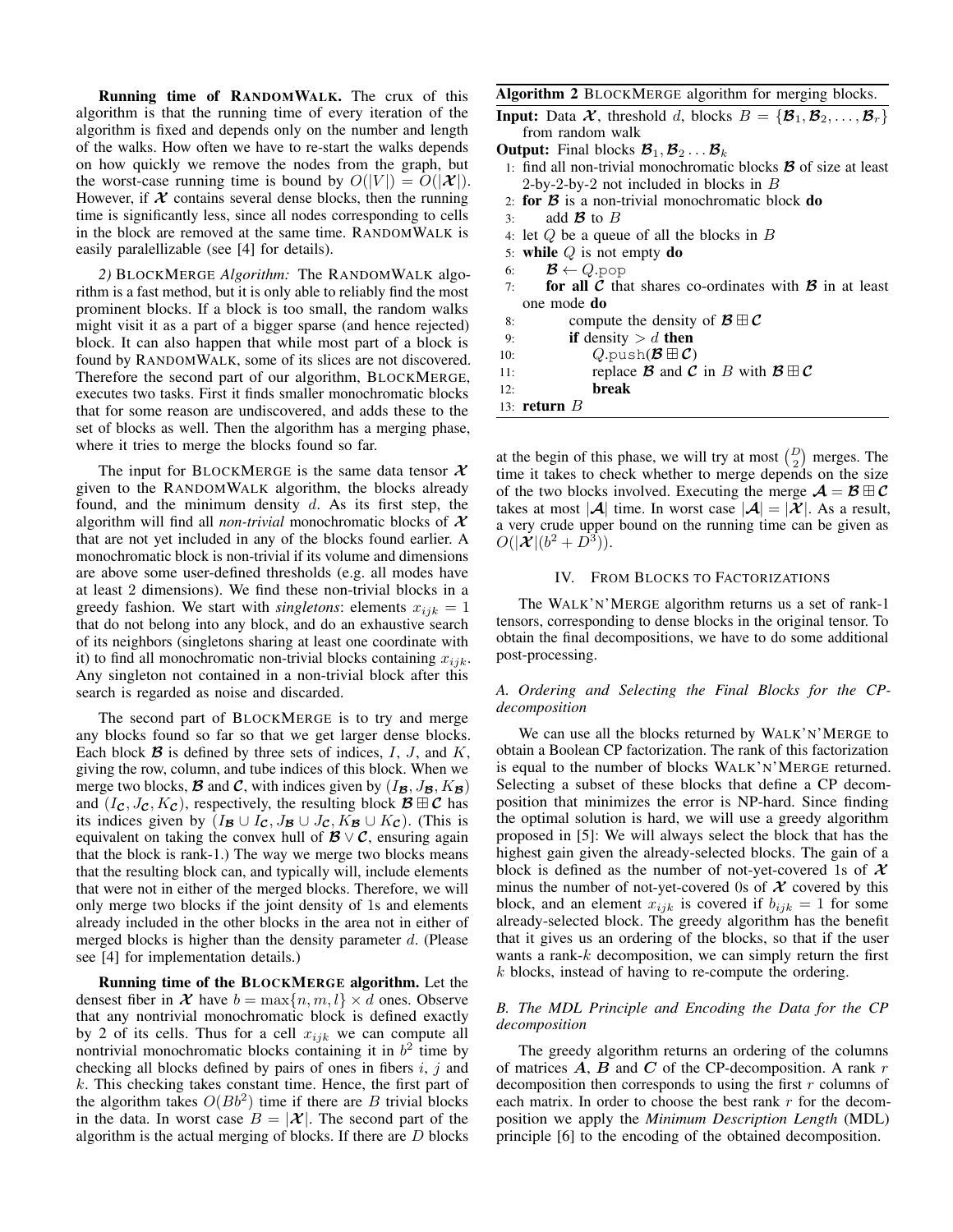The intuition behind the MDL principle is that the best model is the one that allows us to compress the data best. To compute the encoding length of the data, we use the two-part MDL: if  $\mathcal D$  is our data (the data tensor) and  $\mathcal M$  is a model of it, we aim to minimize  $L(\mathcal{M}) + L(\mathcal{D} \mid \mathcal{M})$ , where  $L(\mathcal{M})$ is the number of bits we need to encode M and  $L(\mathcal{D} \mid \mathcal{M})$ is the number of bits we need to encode the data *given* the model  $M$ . In our application, the model  $M$  is the Boolean CP decomposition of the data tensor. As MDL requires us to explain the data exactly, we also need to encode the differences between the data and its (approximate) decomposition; this is the  $\mathcal{D} \mid \mathcal{M}$  part.

To compute the encoding length, we modify the *Typed XOR Data-to-Model encoding* for encoding Boolean matrix factorizations [7] to work with tensor factorizations.

The encoding length of the Boolean CP decomposition is simply the length of encoding the size of the factor matrices, the possible length to encode the number of ones in each factor and the number of ones in the remaining error tensor. To compute the overall length we use standard technique from in [7]. For details on how this encoding is done for this work please see our extended work [4].

Having the encoding in place, we can simply compute the change of description length for every rank  $1 \le r \le B$  and return  $r$  where this value is minimized. The corresponding (truncated) matrices  $A$ ,  $B$  and  $C$  are the factors of the final CP decomposition that our algorithm returns.

## *C. Encoding the Data for the Tucker decomposition*

Similar to obtaining a CP decomposition from the blocks returned by WALK'N'MERGE these blocks also define a trivial Tucker decomposition of the same tensor. The factor matrices A, B and C are defined the same way as for the CP. The core G of the Tucker decomposition is a  $B$ -by- $B$ -by- $B$  size tensor with ones in its hyperdiagonal. Our goal is to obtain a more compact decomposition starting from this trivial one by merging some of the factors and adjusting the dimensions and content of the core accordingly. We want to allow the merge of two factors even if it would increase the error slightly. The model M we want to encode is the Boolean Tucker decomposition of the data tensor, that is, a tuple  $(\mathcal{G}, A, B, C)$ . Encoding the size of the data tensor as well as the content of the factor matrices is done in the same way as for the CP decomposition. The only additional task we have is to also encode the number of ones in the core tensor. Finally the positive and negative error tensors are identical to the ones in the CP decomposition and hence are encoded in the same way.

Given the encoding scheme we can use a straight forward heuristic to obtain the final Tucker decomposition starting from the trivial one determined by the output of WALK'N'MERGE. In every mode and for every pair of factors we compute the description length of the resulting decompositions if we were to merge these two factors. Ideally we would compute all possible merging sequences and pick the one with the highest overall gain in encoding length. This is of course infeasible, hence we follow a greedy heuristic and apply every merge that yields an improvement (for more details, see [4]).

## V. EXPERIMENTAL EVALUATION

# *A. Other methods and Evaluation Criteria*

We used two real-valued scalable CP decomposition methods: CP APR [8] (implementation from the Matlab Tensor Toolbox  $v2.5<sup>1</sup>$ ) and PARCUBE [9]<sup>2</sup>. CP\_APR is an alternating Poisson regression algorithm that is specifically developed for sparse (counting) data (which can be expected to follow the Poisson distribution) with the goal of returning sparse factors. The aim for sparsity and, to some extend, considering the data as a counting data, make this method suitable for comparison; on the other hand, it aims to minimize the (generalized) K–L divergence, not squared error, and binary data is not Poisson distributed.

The other method we compare against, PARCUBE, uses clever sampling to find smaller sub-tensors. It then solves the CP decomposition in this sub-tensor, and merges the solutions back into one. We used a non-negative variant of PARCUBE that expects non-negative data, and returns non-negative factor matrices. PARCUBE aims to minimize the squared error.

To compute the error, we used sum of absolute differences for WALK'N'MERGE and sum-of-squared-errors for the other methods. This presents yet another apples-versus-oranges comparison: the squared error can help the real-valued methods, as it scales all errors less than 1 down, but at the same time, small errors cumulate unlike with fully binary data. To alleviate this problem, we also rounded the reconstructed tensors from CP APR and PARCUBE to binary tensors. We tried different rounding thresholds between 0 and 1 and selected the one that gave the lowest (Boolean) reconstruction error. With some of the real-world data, we were unable to perform the rounding for the full representation due to time and memory limitations. For these data sets, we estimated the rounded error using stratified sampling, where we sampled 10 000 ones and 10 000 zeros from the data, computed the error on these, and scaled the results.

# *B. Synthetic Data*

We generated sparse 1000-by-1500-by-2000 synthetic binary tensor as follows: We first fixed parameters for the Boolean rank of the tensor and the noise to apply. We generated three (sparse) factor matrices to obtain the noise-free tensor. As we assume that the rank-1 tensors in the real-world data are relatively small (e.g. synonyms of an entity), the rank-1 tensors we use were approximately of size 16-by-16-by-16, with each of them overlapping with another block. We then added noise to this tensor. We separate the noise in additive and destructive noise. The amount of noise depends on the number of 1s in the noise-free data, that is 10% of destructive noise means that we delete 10% of the 1s, and 20% of additive noise means that we add 20% more 1s. To generate the data, we varied three parameters – rank, additive noise, destructive noise, and overlap of the latent blocks – and created five random copies for each set parameters.

The rank of the decomposition was set to the true rank of the data for all methods. For WALK'N'MERGE we set the merging threshold to  $1-(n_d+0.05)$ , where  $n_d$  was the amount

<sup>1</sup>http://www.sandia.gov/∼tgkolda/TensorToolbox/

<sup>2</sup>http://www.cs.cmu.edu/∼epapalex/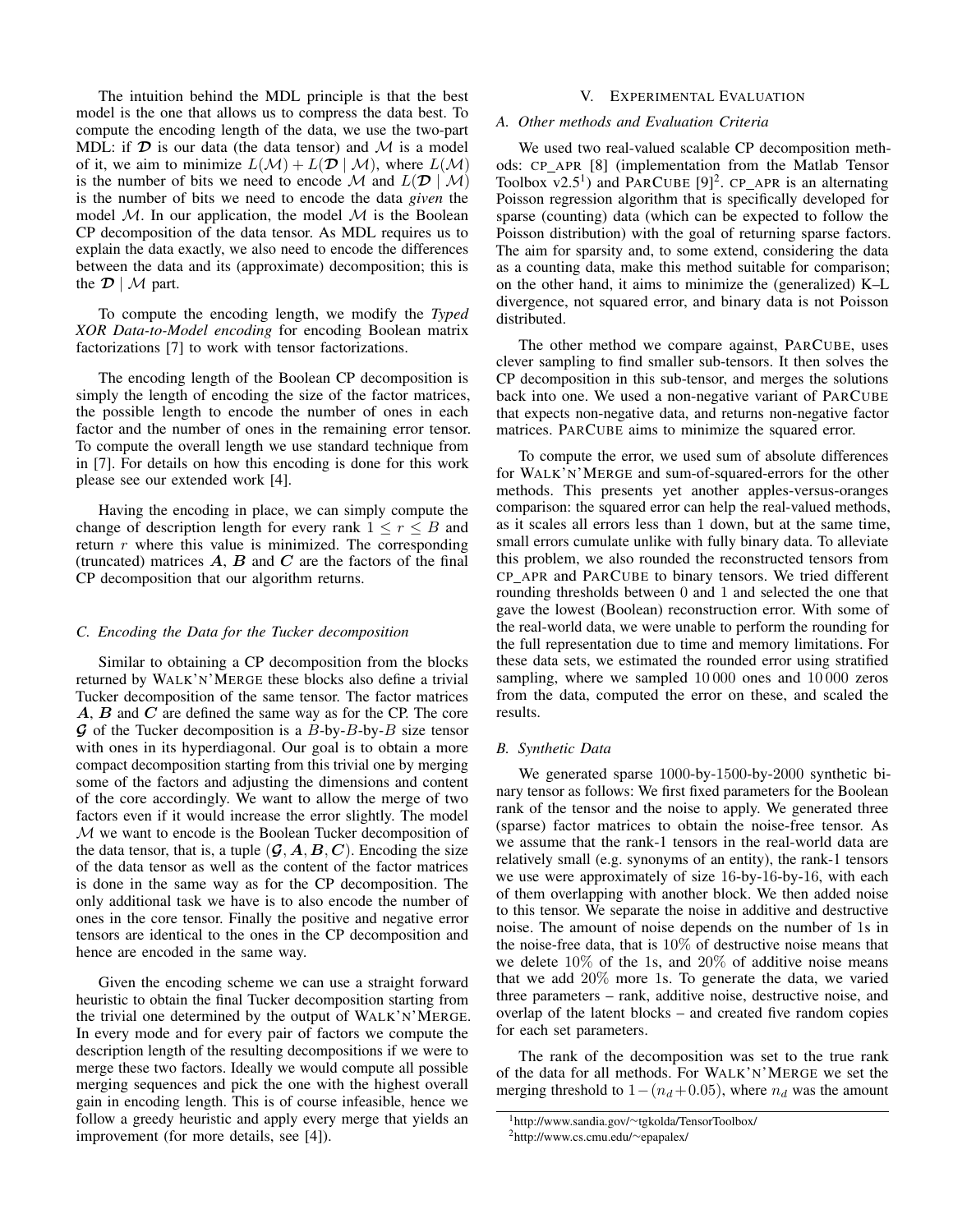of destructive noise, the length of the random walks was set to 5, and we only considered blocks of size 4-by-4-by-4 or larger. The results for varying rank and different types of noise are presented in Figure 1. Varying the amount of overlap did not have any effect on the results of WALK'N'MERGE, and we omit the results. Results for PARCUBE were consistently worse than anything else and they are omitted from the plots.

**Rank.** For the first experiment (Figure  $1(a)$ ) we varied the rank while keeping the additive and destructive noise at 10%. With rank-5 decomposition, WALK'N'MERGE fits to the input data slightly worse than CP APR (unrounded) but clearly better than  $CP_{APR<sub>0/1</sub>}$  (rounded) and  $PARCUBE<sub>0/1</sub>$ , the latter being clearly the worse with all ranks. For larger ranks, WALK'N'MERGE is clearly better than variations of CP APR. Note that here rank is both the rank of the data and the rank of the decomposition. When comparing the fit to the original data (dashed lines), WALK'N'MERGE is consistently better than the variants of CP\_APR or  $PARCUBE<sub>0/1</sub>$ , to the extend that it achieves perfect results for ranks larger than 5.

Additive noise. In this experiment, rank was set to 10, destructive noise to 10%, and additive noise was varied. Results are presented in Figure 1(b). In all results, WALK'N'MERGE is consistently better than any other method, and always recovers the original tensor perfectly.

Destructive noise. For this experiment, rank was again set to 10 and additive noise to 10% while the amount of destructive noise was varied (Figure  $1(c)$ ). The results are similar to those in Figure 1(b), although it is obvious that the destructive noise has the most significant effect on the quality of the results.

Discussion. In summary, the synthetic experiments show that when the Boolean structure is present in the data,  $WALK'N'MERGE$  is able to find it – in many cases even exactly. That CP\_APR is not able to do that should not come as a surprise as it does not try to find such structure. That  $PARCUBE<sub>0/1</sub>$ is almost consistently the worse is slightly surprising (and the results from the unrounded PARCUBE were even worse). From Figure 1(b) we can see that the results of  $PARCUBE<sub>0/1</sub>$ start improving when the amount of additive noise increases. This hints that PARCUBE's problems are due to its sampling approach not performing well on these extremely sparse tensors.

## *C. Real-World Data*

*1) Datasets:* To assess the quality of our algorithm, we tested it with three real-world data sets: The Enron data<sup>3</sup> (146-by-146-by-38) contains information about who sent email to whom (rows and columns) per months (tubes). The TracePort data set<sup>4</sup> (501-by-10266-by-8622) contains anonymized passive traffic traces (source and destination IP and port numbers) from 2009. The Facebook data set<sup>5</sup> [10] (63 891-by-63 890-by-228) contains information about who posted a message on whose wall per weeks.

*2) CP Factorization:* We start by reporting the reconstruction errors with CP decompositions using the same algorithms we used with the synthetic data. The results are in Table I.

TABLE I. RECONSTRUCTION ERRORS ROUNDED TO THE NEAREST INTEGER. NUMBERS PREFIXED WITH \* ARE OBTAINED USING SAMPLING.

|                | Enron  |        | TracePort         | Facebook           |
|----------------|--------|--------|-------------------|--------------------|
| Algorithm      | $r=12$ | $r=15$ | $r = 1370$        | $r=15$             |
| WALK'N'MERGE   | 1753   | 10968  | 7613              | 612314             |
| <b>PARCUBE</b> | 2089   | 33741  | $4 \cdot 10^{55}$ | $8 \cdot 10^{140}$ |
| $PARCUBE0/1$   | 1724   | 11189  | $*2 \cdot 10^7$   | * 1788 874         |
| CP APR         | 1619   | 11069  | 5 2 3 0           | 626349             |
| $CP\_APR0/1$   | 1833   | 11 121 | $*1886$           | $*626945$          |

The Enron data reverses the trend we saw with the synthetic data, as both CP\_APR and  $PARCUBE<sub>0/1</sub>$  are better than WALK'N'MERGE, possible because Enron does not have strong Boolean CP structure. With TracePort and  $r = 15$  WALK'N'MERGE is again the best, if only slightly. With  $r = 1370$ , WALK'N'MERGE improves, but not as much as CP\_APR and especially  $CP\_APR<sub>0/1</sub>$ . The very high rank probably lets CP APR to better utilize the higher expressive power of continuous factorizations, explaining the significantly improved results. For Facebook and  $r = 15$  the situation is akin to TracePort with  $r = 15$  in that WALK'N'MERGE is the best followed directly with CP\_APR. PARCUBE's errors were off the charts with both TracePort  $(r = 1370)$  and Facebook; we suspect that the extreme sparsity (and high rank) fooled its sampling algorithm.

Running time. The running time of WALK'N'MERGE depends on the structure of the input tensor and on the parameters used, complicating systematic studies of running times. But to give some idea, we report the running times for the Facebook data, as that is the biggest data set we used. The fastest algorithm for  $k = 15$  was PARCUBE, finishing in a matter of minutes (but note that it gave very bad results). Second-fasters was WALK'N'MERGE. We tried different density thresholds d, effecting the running time. The fastest was  $d = 0.2$ , when WALK'N'MERGE took 85 minutes, the slowest was  $d = 0.70$ , taking 277 minutes, and the average was 140 minutes. CP\_APR was in between these extremes, taking 128 minutes for one run. Note, however, that WALK'N'MERGE didn't return just the  $r = 15$  decomposition, but in fact all decompositions up to  $r = 3300$ . Neither PARCUBE or CP\_APR was able to handle so large ranks with the Facebook data.

*3) Tucker Decomposition:* For the Enron dataset we obtained a decomposition with a core of size 9-by-11-by-9 from the MDL step. While this might feel small, the reconstruction error was 1775, i.e. almost as good as the best BCP decomposition. (MDL does not try to optimize the reconstruction error, but the encoding length.)

With the Tucker decomposition, we also used fourth data set (see [11]). This data set contains noun phrase–context pattern– noun phrase triples that are observed forms of subject–relation– object triples. With this data our goal is to find a Boolean Tucker decomposition such that the core  $\mathcal G$  corresponds to the latent subject–relation–object triples and the factor matrices tell us which surface forms are used for which entity and relation. The size of the data is 39 500-by-8 000-by-21 000 and it contains 804 000 surface term triplets. The running time of WALK'N'MERGE on this dataset was 52 minutes, and computing the Tucker decomposition took another 3 hours.

<sup>3</sup>http://www.cs.cmu.edu/∼enron/

<sup>&</sup>lt;sup>4</sup>http://www.caida.org/data/passive/passive\_2009\_dataset.xml

<sup>&</sup>lt;sup>5</sup>The data is publicly available from the authors of [10], see http:// socialnetworks.mpi-sws.org